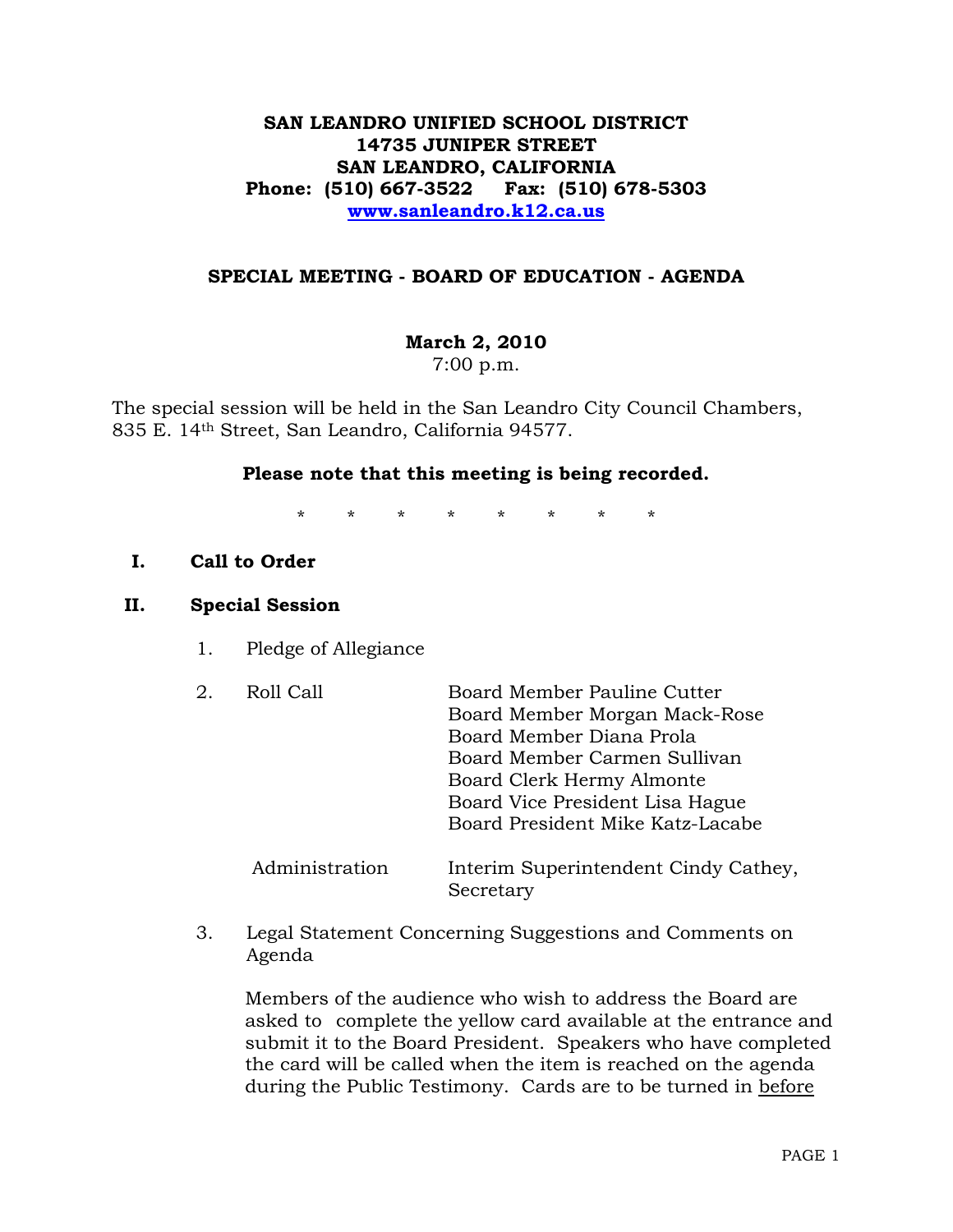the item is reached on the agenda. Please note that this meeting is being recorded.

 State law prohibits the Board of Education from taking any action on or discussing items that are not on the posted agenda except to A) briefly respond to statements made or questions posed by the public in attendance; B) ask questions for clarification; C) provide a reference to a staff member or other resource for factual information in response to the inquiry; or D) ask a staff member to report back on the matter at the next meeting and/or put it on a future agenda. (Government Code Section 54954.2(a))

## **III. PUBLIC HEARING**

Public Hearing Comments are limited to 3 minutes per speaker, subject to adjustment by the Board President. Members of the audience who wish to address the Board regarding the Public Hearing are asked to complete the yellow card available at the entrance and submit it to the Board's Administrative Assistant.

A public hearing will be conducted regarding the mutual San Leandro Teachers' Association (SLTA) and the San Leandro Unified School District initial proposal.

The Board of Education acknowledges receipt of the mutual San Leandro Teachers' Association and San Leandro Unified School District inital proposal. The Board is required to conduct a "sunshine" process and hold a public hearing in an open session of the Board of Education. This allows the public to view and respond to the initial proposal.

Subsequently, the Board will accept the proposal, prior to entering into negotiations with the union.

By conducting a public hearing at a specially scheduled Board meeting, the District would have met the requirement under Government Code 3547.

The Board will hold the official public hearing on the mutual San Leandro Teachers' Association (SLTA) and the San Leandro Unified School District initial proposal.